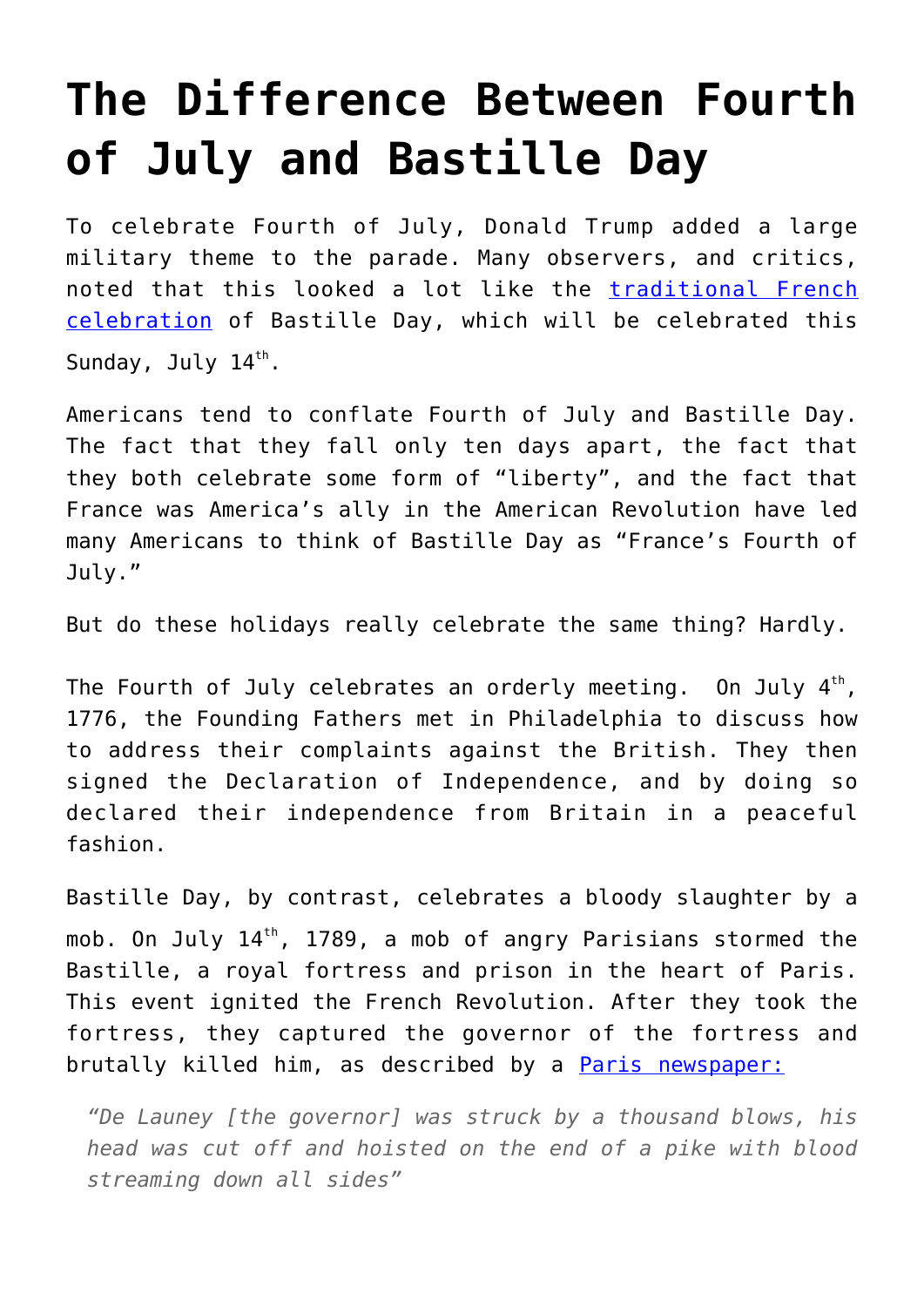This massacre is what the French people commemorate (and celebrate) every year on July  $14^{th}$ .

These two holidays point to the very different natures of the revolutions. The Fourth of July celebrates a revolution waged out of a desire to defend the historical rights of the colonies, not to invent anything new, as Thomas Jefferson [pointed out](https://www.awesomestories.com/asset/view/WRITING-the-DECLARATION-Thomas-Jefferson) in 1825:

*"This was the object of the Declaration of Independence. Not to find out new principles, or new arguments, never before thought of, not merely to say things which had never been said before…Neither aiming at originality of principle or sentiment, nor yet copied from any particular and previous writing, it was intended to be an expression of the American mind, and to give to that expression the proper tone and spirit called for by the occasion."*

Bastille Day celebrates the French Revolution, an attempt to radically reorder society by force. The French Revolutionaries took Jean-Jacques Rosseau as their ideological guru. Rosseau [said](https://www.philosophybasics.com/philosophers_rousseau.html) that society had corrupted man and created unjust